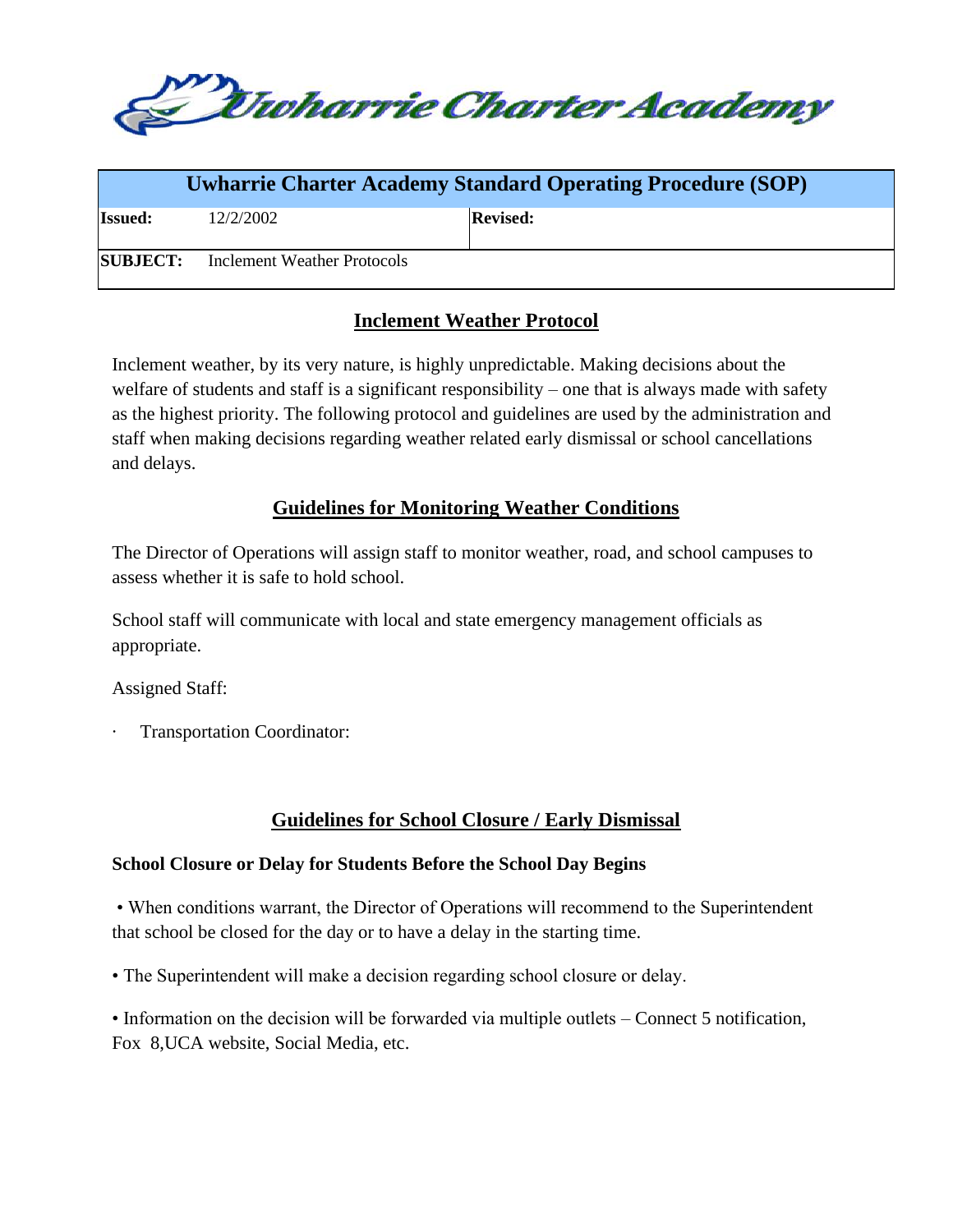• It is our goal to make a decision regarding school closure or delay by no later than 8:00 p.m the night before the cancelation or delay if the conditions warrant. If not, then the decision will be made by 5:00 a.m. so that all personnel can be properly notified before buses pick up the first students.

# **School Closure for Students While Buses Are in Route**

• When conditions warrant, the Director of Operations will recommend to the Assistant Superintendent and Superintendent that school be closed for the day.

• In the unlikely event that school does close for the day while buses are in route, a decision will be made whether to drop students at the school to be housed in "shelter format" or to return students to their bus stops. Communication will go out though school messenger to inform the parents and the community.

· Operations Director upon decision and collaboration with the Assistant Superintendent and Superintendent will communicate with assigned staff to coordinate

o Assigned Staff: Transportation Coordinator

# **Early Dismissal for Students**

• When conditions warrant, the Director of Operations will recommend to the Assistant Superintendent and Superintendent early dismissal.

• The Superintendent will make a decision regarding early dismissal.

• An announcement will be made over the emergency radio system and will include the time information for dismissal. Additional communications to the public will be made from UCA leaders.

• Transportation will proceed with a ConnectEd notification for all bus drivers to report to work immediately.

• Schools should issue a ConnectEd notification to parents advising them of the early dismissal.

• Transportation will monitor all buses via radio and contact schools when buses have dropped off the last student for each respective school.

*Note: Schools are asked to be mindful that buses may not be able to run on schedule, depending on weather conditions. Principals should prepare staff in advance for delays that may occur.*

# **Inclement Weather Protocol for Operational Services Adverse**

**Weather and A.M. School Delays/Closings**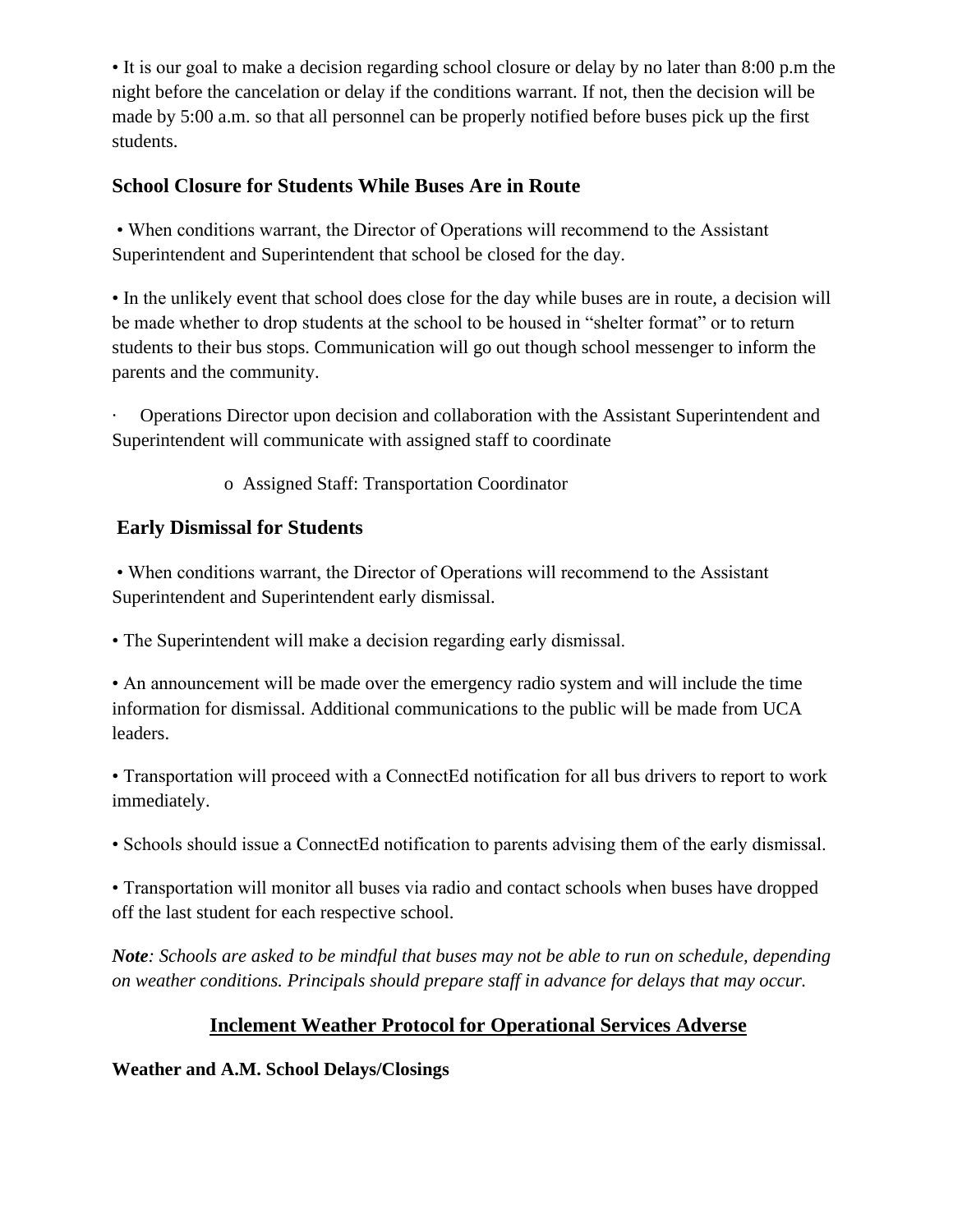It is the responsibility of the Operations Director to be vigilant and aware of potentially adverse weather or road conditions that may affect the safety of school-related transportation. Being aware includes monitoring weather forecasts on TV, radio, National Weather Service (NWS) and communications with local government agencies on the days/hours leading up to the event and during/after the event. It will also be the responsibility of the Operations Director and Assistant Superintendent to determine if any conditions or situations exist from a campus standpoint that will prohibit schools from opening.

Upon awareness of potentially adverse road conditions or weather, the Transportation Coordinator will notify the Director of Operations by 8:00 p.m. on the night prior to the next school day. In this notification, the Director of Operations will clarify:

- That Transportation is aware of and monitoring potentially adverse road conditions for the next morning;
- That the Transportation Coordinator will call the Director of Operations by 4:45 a.m. of the next morning to review the status of road conditions and make a recommendation.
- The Director of Operations will alert the Assistant Superintendent and the Superintendent of the potential for adverse weather.
- The Director of Operations will assign the necessary staff to monitor, first-hand, the road conditions between 4:00 and 4:30 a.m. on the morning of concern.

Each staff member will report his findings to the Director of Operations by 4:30 a.m. Staff will be assigned to monitor the roads to ensure coverage of all areas of the school district as follows:

- Archdale/Sophia Area: (Kevin Lamb & Chris Wheat)
- Biscoe/Troy/Denton Area: (Casey Harris)
- Ramseur/Asheboro Area: (Clayton Miller & Keith Jessup)
- Seagrove Area: (Amanda Deaton)

By 5:00 a.m., the Director of Operations will hold a conference call with the Assistant Superintendent and the Superintendent to provide the following:

• A definitive recommendation on proceeding with, delaying or closing school based on transportation safety.

• A thorough explanation and justification for the recommendation.

• Information about the status of adjacent and area districts and their transportation decisions.

The Superintendent will make the final decision at or near 5:00 a.m. The Transportation Coordinator will forward the decision to key Transportation personnel and drivers. The Transportation Coordinator will notify the media and send notifications to staff and parents.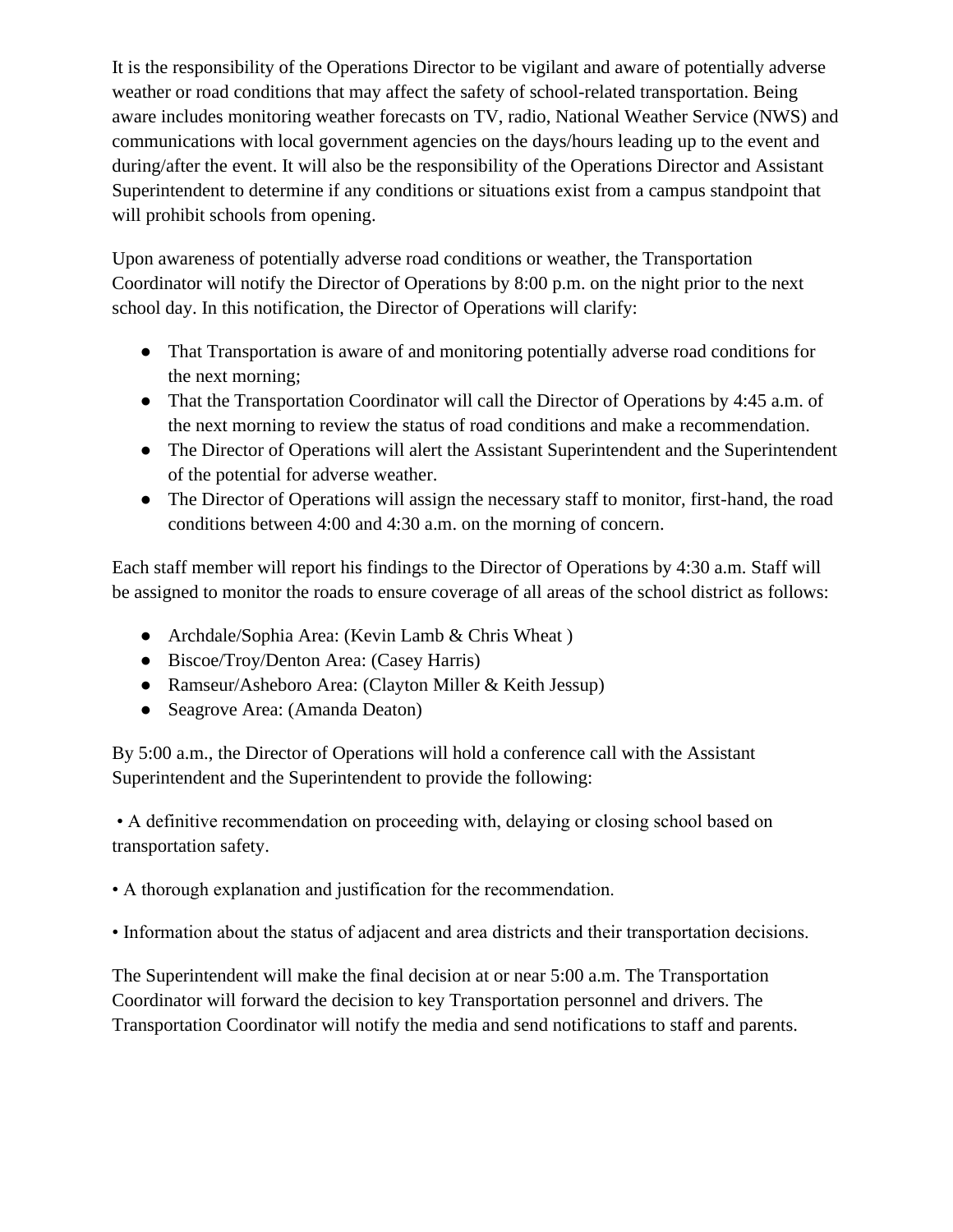If existing or potentially adverse conditions are discovered after the deadline stated above, the Director of Operations will contact the team as noted immediately. Backup for the Superintendent is the Assistant Superintendent.

## **Inclement Weather Procedures for Non-School Days**

# **School Activities and Events (Athletics, Driver's Education, School Events, Professional Development)**

In the case of inclement weather on a non-school day or after school (workdays, weekends, holidays, and or after school), the school's Athletic Director will communicate with the Director of Operations or designee. A recommendation will be made to the Assistant Superintendent and Superintendent regarding the closure or cancelation of events.

If a decision is made to cancel/ delay school activities on non-school days, then the following will occur:

UCA's school Athletic Director will communicate with the Director of Operations and Assistant Superintendent.

· UCA's Athletic Director will communicate the decision with the school's head coaches and or Driver's Education teachers.

· The Assistant Superintendent will communicate with staff and the public through media, UCA website, ConnectEd notifications, Social Media and email messages.

When possible, the decision will be made the night before the day of cancellation/delay.

## **A sample announcement should include the following:**

o All UCA events, activities, and functions are cancelled for [month, date, year]

- o There will be no UCA events, activities and functions before [time] and [date]
- o There will be no evening UCA events, activities, and functions on [date]

The Assistant Superintendent will work with schools to address any field trip or school specific concerns that arise with delays/ cancellations.

Delays/ Cancellations Include:

Driver's Education;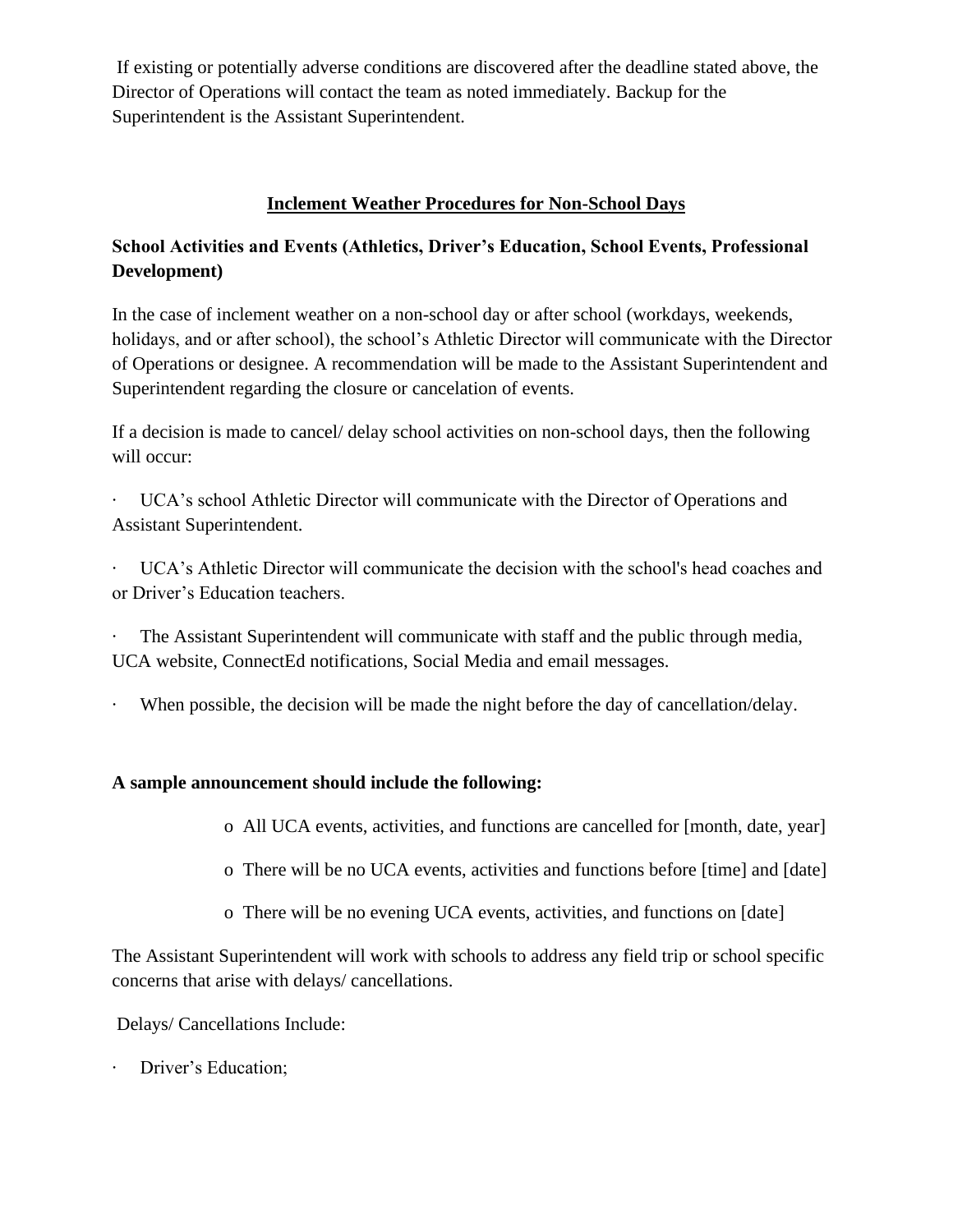- Athletic practice, games and events;
- Professional Development;
- School-based events (ex: play practice, PTA meetings);
- Community Ed

#### **Inclement Weather Procedures for Bus Drivers**

When inclement weather conditions warrant transportation officials will monitor the situation.

Should it become necessary to delay or close school, school bus drivers will be notified by the Director of Operations. In addition, the Director of Operations will ensure that messages of delay/ closure are communicated using various methods, including Social Media, school messenger system and or radio.

During the school year, especially during winter months, there is a greater occurrence of weather conditions creating unsafe traffic conditions. When such conditions arise, the school system may:

- Delay the opening of school by one or more hours
- Close school early
- · Close school for one or more days

In the event of school closings, delayed starts and/or early dismissals, when severe weather is forecasted, (ex: snow, ice, sleet, high wind, floods, thunderstorms and lightning) drivers should contact the Director of Operations for direction.

## Flood

Floods occur when an overflowing of a large amount of water beyond its normal confines, especially over what is normally dry land. Floods can occur at any time after a heavy rainfall or thawing of snow. If you come across or approach a flooded street, follow the steps below:

- Do not drive through flooded streets/ roads.
- Contact the Transportation Coordinator to report the flooded street/road.
- · Take an alternative route or wait for public safety personnel to determine safety.
- Proceed to school, home or designated shelter as appropriate.

## Tornado